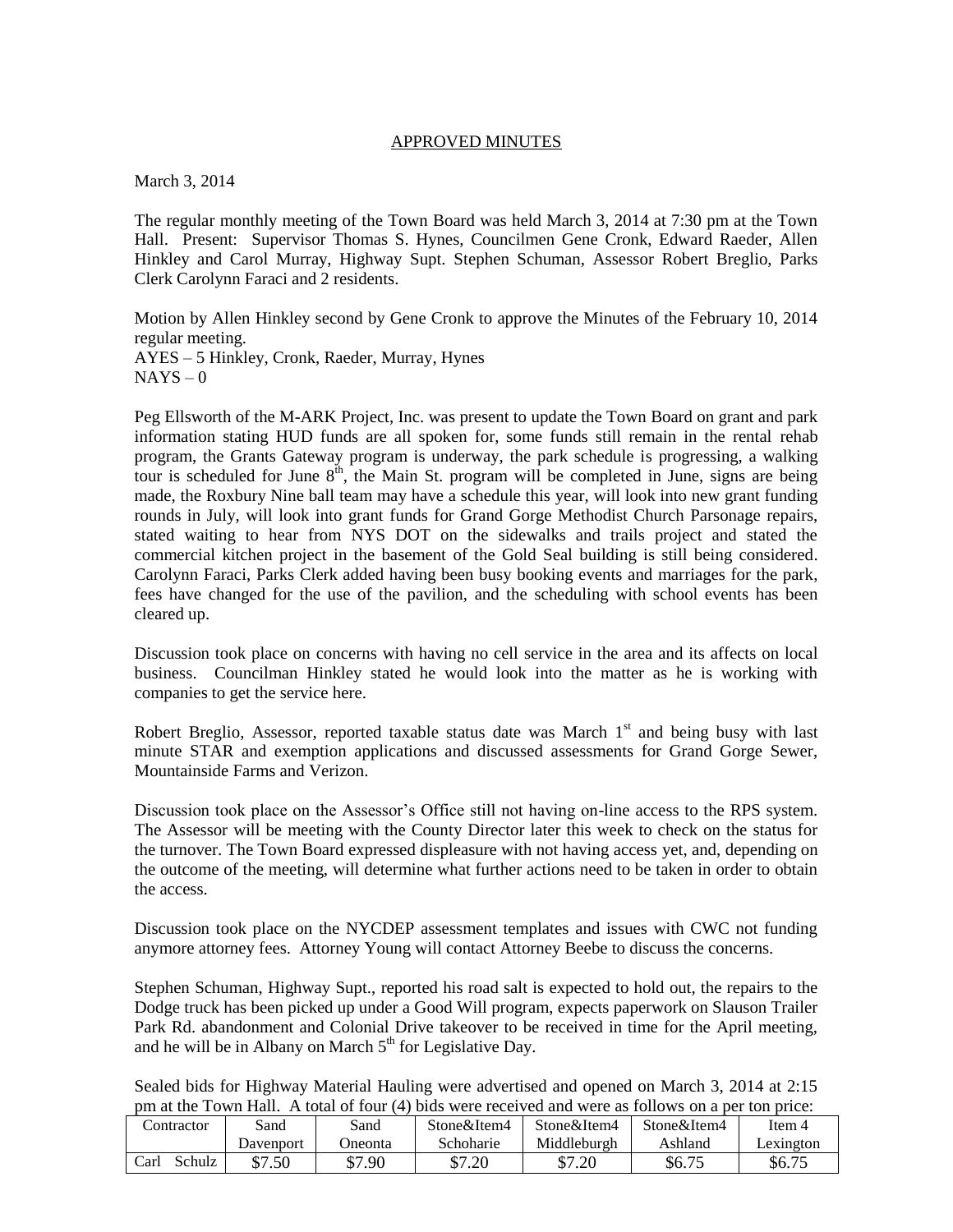| Jr.         |        |        |         |        |        |        |
|-------------|--------|--------|---------|--------|--------|--------|
| Carver Sand |        |        |         | \$7.10 | \$4.55 |        |
| & Gravel    |        |        |         |        |        |        |
| Cobleskill  |        |        | \$7.25  |        |        | \$5.25 |
| Stone Prod. |        |        |         |        |        |        |
| Seward Sand | \$7.50 | \$8.75 | \$11.65 |        |        | \$8.40 |
| & Gravel    |        |        |         |        |        |        |

## RESOLUTION #17 – AWARD MATERIAL HAULING BID

On motion of Gene Cronk second by Edward Raeder the following resolution was offered and approved:

"RESOLVED, Town Board awards the bid for Highway Material Hauling to the two lowest bidders as follows: Sand Davenport to Carl Schulz Jr. \$7.50/ton and Seward Sand & Gravel \$7.50/ton; Sand Oneonta to Carl Schulz Jr. \$7.90/ton and Seward Sand & Gravel \$8.75/ton; Stone & Item 4 Schoharie to Carl Schulz Jr. \$7.20/ton and Cobleskill Stone Products \$7.25/ton; Stone & Item 4 Middleburgh to Carl Schulz Jr. \$7.20/ton and Carver Sand & Gravel \$7.10/ton; Stone & Item 4 Ashland to Carl Schulz Jr. \$6.75/ton and Carver Sand & Gravel \$4.55/ton; Item 4 Lexington to Carl Schulz Jr. \$6.75/ton and Cobleskill Stone Products \$5.25/ton."

AYES – 5 Cronk, Raeder, Hinkley, Murray, Hynes  $NAYS - 0$ 

Sealed bids for Highway Fuels were advertised and opened on March 3, 2014 at 2:00 pm at the Town Hall. A total of two (2) bids were received and were as follows on a per gallon basis:

| Vendor    | Diesel                    | Diesel   | Winter Blend              | Winter       | <b>Gas Fluctuating</b>     | Gas      |
|-----------|---------------------------|----------|---------------------------|--------------|----------------------------|----------|
|           | <b>Fluctuating</b>        | Fixed    | <b>Fluctuating</b>        | <b>Blend</b> |                            | Fixed    |
|           |                           |          |                           | Fixed        |                            |          |
| Main Care | $3.3052 + 195 = $3.5002$  | \$3,3770 | $3.5975 + 195 = $3.7925$  | \$3.5870     | $2.8192 + 0.275 = $3.0942$ | \$3,2250 |
| Mirabito  | $3.1995 + 1743 = $3.3738$ | \$3,3595 | $3.6335 + 1743 = $3.8078$ | \$3.6195     | $2.85 + 0.2643 = $3.1143$  | No Bid   |

## RESOLUTION #18 – AWARD HIGHWAY FUELS BID

On motion of Allen Hinkley second by Carol Murray the following resolution was offered and approved:

"RESOLVED, the Town Board awards the bids for Highway Fuels to Main Care Energy as follows: Diesel Fixed \$3.3770/gallon (due to Winter Blend award)**;** Winter Blend Fixed \$3.5870/gallon; Gas Fixed \$3.2250/gal; and

BE IT FURTHER RESOLVED deliveries shall begin April 1, 2014."

AYES – 5 Hinkley, Murray, Raeder, Cronk, Hynes

 $NAYS - 0$ 

A letter was received from Delaware County Dept. of Public Works (DC DPW) stating the Committee reviewing the Town's request to dedicate the County bridge on Cold Spring Road in the memory of Jean Marie Collins has been denied. The Town Board discussed the possibility of dedicating a portion of the road leading to the bridge in Collins' name.

## RESOLUTION #19 – DEDICATE PORTION OF ROAD IN MEMORY OF JEAN MARIE **COLLINS**

On motion of Allen Hinkley second by Gene Cronk the following resolution was offered and adopted:

"RESOLVED, the Town Board approves the dedication of a portion of Cold Spring Rd., specifically from State Hwy 30 to Carroll Hinkley Rd., and will erect a sign stating "In Memory of Jean Marie Collins."

AYES – 5 Hinkley, Cronk, Raeder, Murray, Hynes  $NAYS - 0$ 

The Supervisor and Bookkeeper discussed transferring some highway funds into the equipment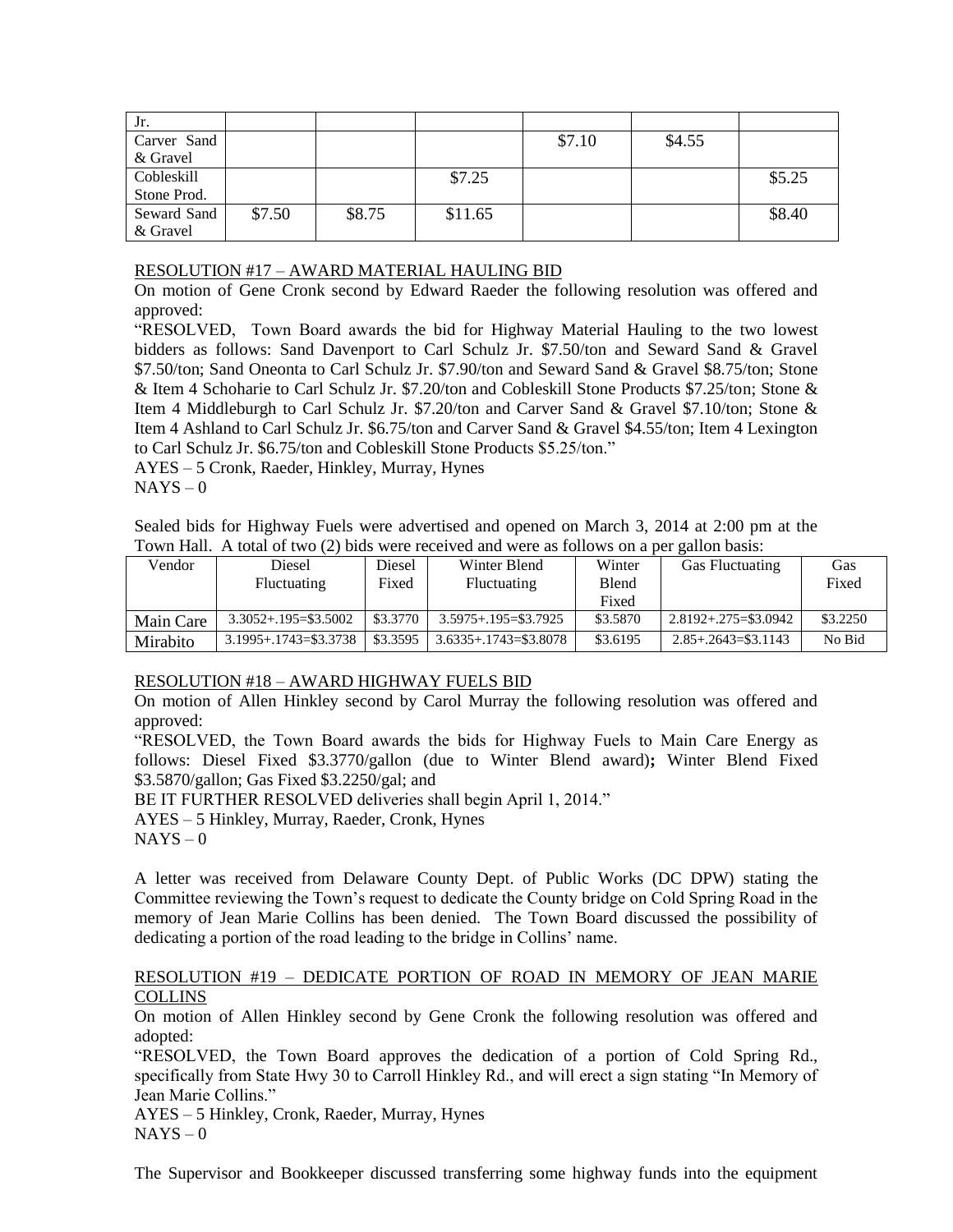reserve fund. If approved, said reserve funds can only be used for that designated purpose.

RESOLUTION #20 - HIGHWAY EQUIPMENT RESERVE FUND

On motion of Edward Raeder second by Carol Murray the following resolution was offered and adopted:

"WHEREAS, the Town of Roxbury currently has a Highway Equipment Reserve Fund for future highway equipment purchases; and

WHEREAS, Highway had a fund balance at year end;

BE IT RESOLVED, the Town Board approves the transfer of \$150,000 from Highway Fund savings to the Highway Equipment Reserve Fund to be used for future highway equipment purchases."

AYES – 5 Raeder, Murray, Cronk, Hinkley, Hynes  $NAYS - 0$ 

Supv. Hynes reported a clogged sewer line at Roxbury Run Village the cause being stones and branches having been thrown in a manhole. JB Plumbing was brought in to clear the line.

A frozen water line under the road at the Stonebridge residence in Roxbury has been cleared. Discussion took place on the situation arising due to the lateral line not having been installed correctly when the State Highway 30 was changed years ago. The Board agreed the water district will incur the cost to have the lateral line re-run sometime this year.

Two homes water froze due to situations involved with the Lake St. Drainage Project. The contractor has been notified.

A card was received from the Roxbury Sr. Club thanking the Town Board for the \$500 they were given per the 2014 Town Budget.

A letter was received from MTC Cable stating subscription rates for cable television and broadband services will increase April 1, 2014 mostly due to increased programming fees.

Councilwoman Carol Murray questioned how things are progressing with the Zoll house in Grand Gorge. Supv. Hynes stated it is under a different bank for foreclosure.

On motion of Gene Cronk second by Carol Murray the Town Board approved the monthly report of the Town Clerk for February 2014 In the amount of \$1,202.25 (Town Clerk \$172.25 and Building Permits \$1,030.00)

AYES – 5 Cronk, Murray, Raeder, Hinkley, Hynes  $NAYS - 0$ 

On motion of Allen Hinkley second by Edward Raeder the Town Board approved the monthly report of the Assessor for February 2014.

AYES – 5 Hinkley, Raeder, Cronk, Murray, Hynes  $NAYS - 0$ 

On motion of Edward Raeder second by Carol Murray the Town Board approved the monthly report of the Justice Court for January 2014 in the amount of \$2,133.00. AYES – 5 Raeder, Murray, Cronk, Hinkley, Hynes  $NAYS - 0$ 

On motion of Gene Cronk second by Edward Raeder the Town Board approved the monthly report of the Tax Collector for February 2014. AYES – 5 Cronk, Raeder, Hinkley, Murray, Hynes  $NAYS - 0$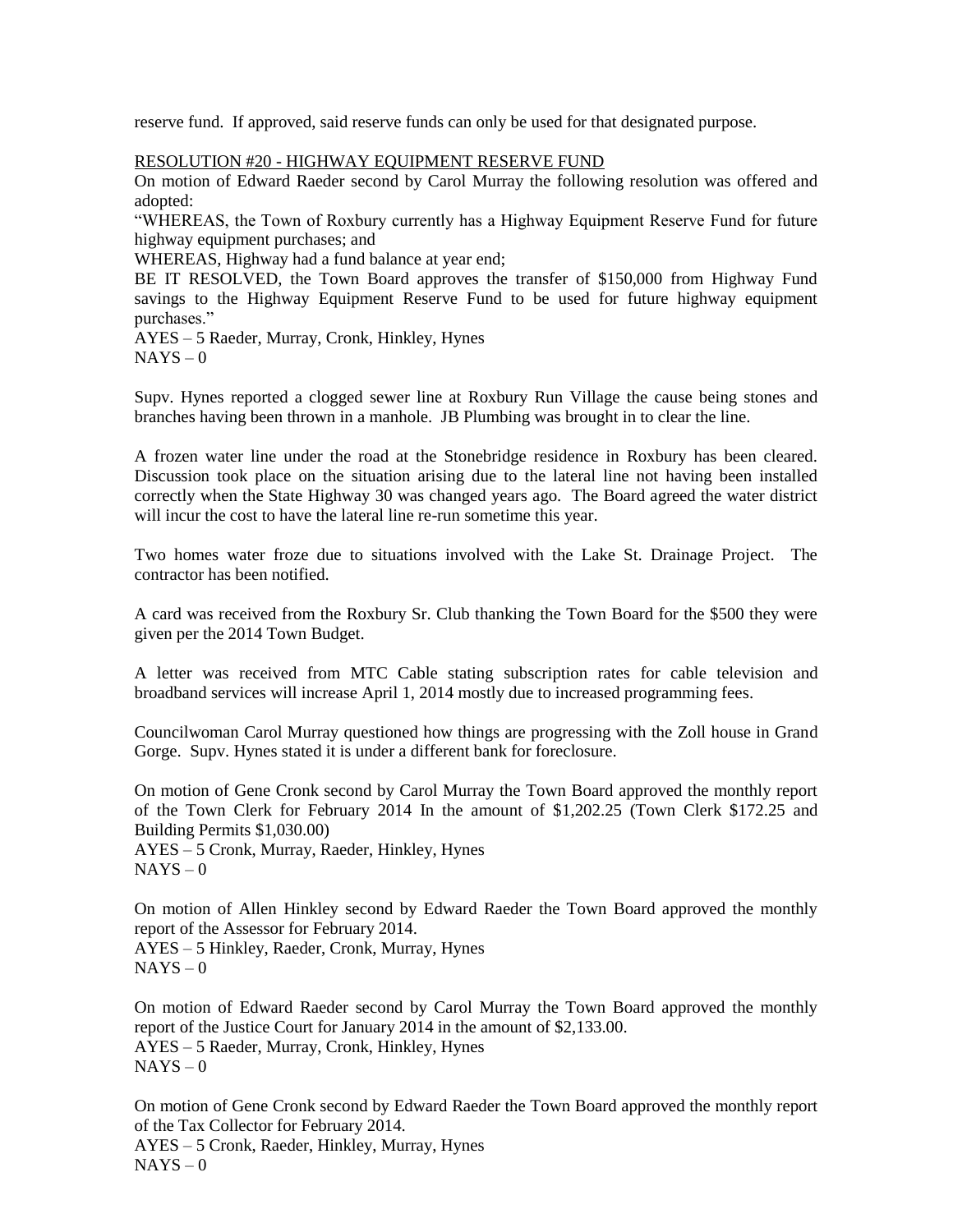On motion of Allen Hinkley second by Edward Raeder the Town Board approved the monthly report of HUD Program Funds for February 2014. AYES – 5 Hinkley, Raeder, Cronk, Murray, Hynes  $NAYS - 0$ 

On motion of Gene Cronk second by Carol Murray the Town Board approved the monthly report of the Building Inspector for February 2014. AYES – 5 Cronk, Murray, Raeder, Hinkley, Hynes  $NAYS - 0$ 

On motion of Carol Murray second by Allen Hinkley the Town Board approved the monthly report of Water District Receipts for February 2014 in the amount of \$2,124.54 (Denver \$546.90; Grand Gorge \$1,090.65 and Roxbury \$486.99) AYES – 5 Murray, Hinkley, Cronk, Raeder, Hynes  $NAYS - 0$ 

No action was taken on filling the vacancy on the HUD Review Committee.

No action was taken on filling the vacancy on the Historic Preservation Commission.

On motion of Edward Raeder second by Gene Cronk the Town Board approved mileage reimbursement to the Assessor Clerk to attend a training course in Hudson. AYES – 5 Raeder, Cronk, Hinkley, Murray, Hynes  $NAYS - 0$ 

On motion of Allen Hinkley second by Edward Raeder the Town Board approved the mileage reimbursement to the Town Clerk to attend four (4) County Town Clerk Association meetings throughout the year in Hamden.

AYES – 5 Hinkley, Raeder, Cronk, Murray, Hynes  $NAYS - 0$ 

Notice has been received from Roxbury Golf Management LLC that they have applied to the NYS Liquor Authority for a new liquor license to operate at the Shepard Hills Golf Course facility.

On motion of Edward Raeder second by Allen Hinkley the Town Board stated having no issues with Roxbury Golf Management LLC's new application to the NYS Liquor Authority for them to operate out of the Shepard Hills Golf Course facility.

AYES – 5 Raeder, Hinkley, Cronk, Murray, Hynes NAYS - 0

The April meeting of the Town Board will be held April 14, 2014 at 7:30 pm at the Grand Gorge Civic Center.

On motion of Edward Raeder second by Carol Murray the bills were audited and ordered paid in the following amounts:

| General $#81-108$        | \$87,890.18 | Roxbury Sewer #11-18 | \$5,745.74         |  |  |
|--------------------------|-------------|----------------------|--------------------|--|--|
| Highway $\#44-68$        | \$43,689.76 | Denver Sewer #21-29  | \$6,982.56         |  |  |
| Roxbury Water #17-20     | \$226.99    | Capital Projects:    |                    |  |  |
| Grand Gorge Water #17-20 | \$243.38    | HUD Program #3       | \$12,479.00        |  |  |
| Denver Water #14-17      | \$199.61    | Other-Lake St Proj   | \$276.59 (CWC pay) |  |  |
|                          |             |                      |                    |  |  |

AYES – 5 Raeder, Murray, Cronk, Hinkley, Hynes  $NAYS - 0$ 

The Building Inspector agreement has been signed by all parties.